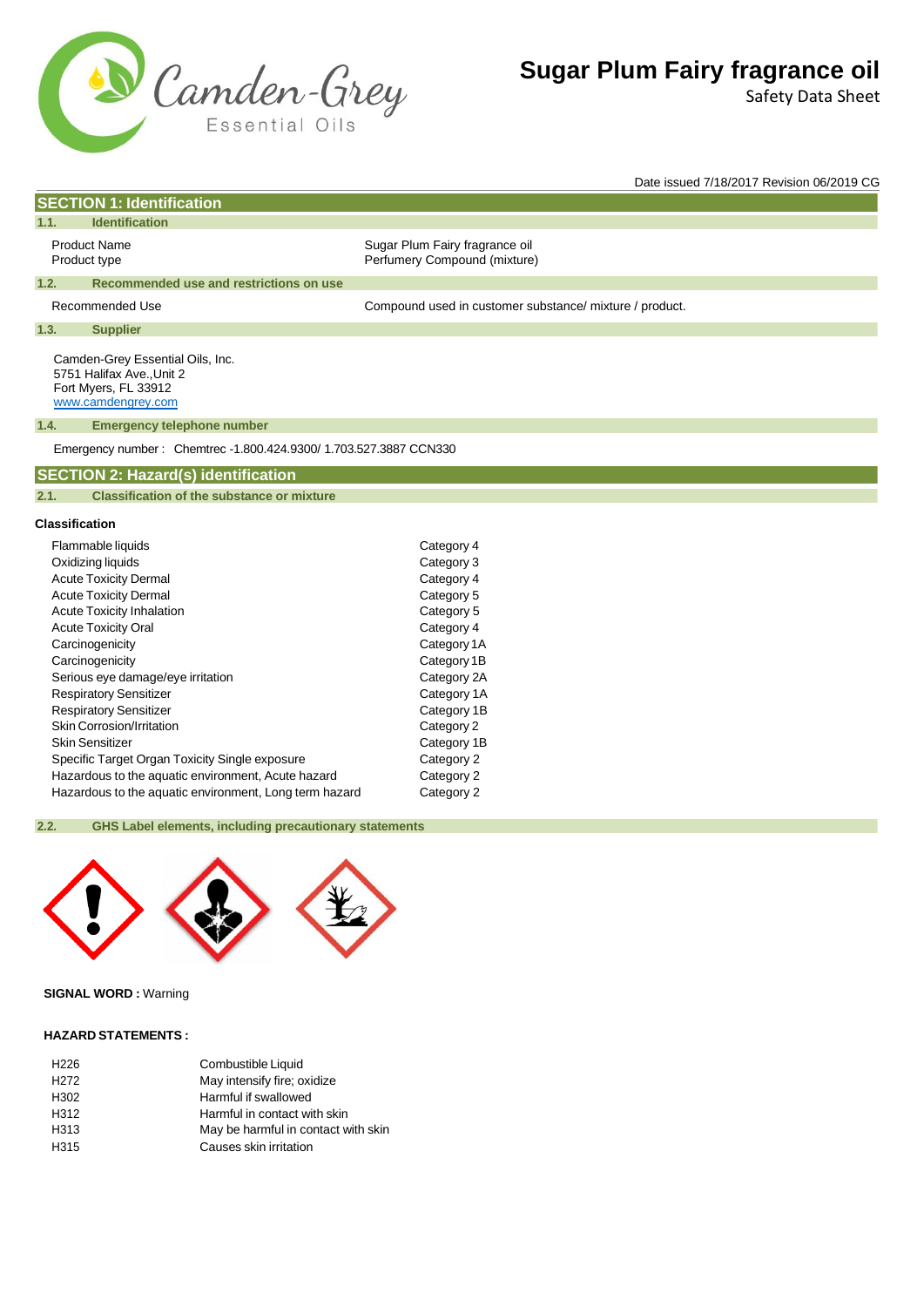

Safety Data Sheet

| H317           | May cause an allergic skin reaction                                                         |
|----------------|---------------------------------------------------------------------------------------------|
| H319           | Causes serious eye irritation                                                               |
| H333           | May be harmful if inhaled                                                                   |
| H334           | May cause allergy or asthma symptoms or breathing difficulties if inhaled.                  |
| H350           | May cause cancer.                                                                           |
| H371           | May cause damage to organ.                                                                  |
| H401           | Toxic to aquatic life.                                                                      |
| H411           | Toxic to aquatic life with long lasting effects                                             |
| H302+H312      | Harmful if swallowed. Harmful in contact with skin                                          |
| H302+H332      | Harmful if swallowed. Harmful if inhaled                                                    |
| H303+H313      | May be harmful if swallowed. May be harmful in contact with skin                            |
| H303+H333      | May be harmful if swallowed. May be harmful if inhaled                                      |
| H312+H332      | Harmful in contact with skin. Harmful if inhaled                                            |
| H313+H333      | May be harmful in contact with skin. May be harmful if inhaled                              |
| H315+H320      | Causes skin irritation. Causes eye irritation                                               |
| H302+H312+H332 | Harmful if swallowed. Harmful in contact with skin. Harmful if inhaled                      |
| H303+H313+H333 | May be harmful if swallowed. May be harmful in contact with skin. May be harmful if inhaled |

### **PRECAUTIONARY STATEMENTS**:

| P <sub>101</sub> | If medical advice is needed, have product container or label at hand.                            |
|------------------|--------------------------------------------------------------------------------------------------|
| P <sub>102</sub> | Keep out of reach of children.                                                                   |
| P <sub>103</sub> | Keep out of reach of children.                                                                   |
| P201             | Obtain special instructions before use.                                                          |
| P <sub>202</sub> | Do not handle until all safety precautions have been read and understood.                        |
| P210             | Keep away from heat/sparks/open flames/hot surfaces - No smoking.                                |
| P220             | Keep/Store away from clothing/combustible materials.                                             |
| P221             | Take any precaution to avoid mixing with combustibles.                                           |
| P235             | Keep cool.                                                                                       |
| P <sub>260</sub> | Do not breathe dust/fume/gas/mist/vapors/spray.                                                  |
| P <sub>261</sub> | Avoid breathing dust/fume/gas/mist/vapors/spray.                                                 |
| P <sub>264</sub> | Wash hands thoroughly after handling.                                                            |
| P270             | Do not eat, drink or smoke when using this product.                                              |
| P272             | Contaminated work clothing should not be allowed out of the workplace.                           |
| P273             | Avoid release to the environment.                                                                |
| P280             | Wear protective gloves/protective clothing/eye protection/face protection.                       |
| P284             | Wear respiratory protection.                                                                     |
| P311             | Call a POISON CENTER or doctor/physician.                                                        |
| P312             | Call a POISON CENTER or doctor/physician if you feel unwell.                                     |
| P313             | Get medical advice/attention.                                                                    |
| P330             | Rinse mouth.                                                                                     |
| P338             | Remove contact lenses, if present and easy to do. Continue rinsing.                              |
| P340             | Remove victim to fresh air and keep at rest in a position comfortable for breathing.             |
| P342             | If experiencing respiratory symptoms:                                                            |
| P351             | Rinse cautiously with water for several minutes.                                                 |
| P352             | Wash with plenty of soap and water.                                                              |
| P362             | Take off contaminated clothing and wash before reuse.                                            |
| P364             | Wash it before reuse                                                                             |
| P391             | Collect spillage. Hazardous to the aquatic environment                                           |
| P403             | Store in a well-ventilated place.                                                                |
| P405             | Store locked up.                                                                                 |
| P301+P312        | IF SWALLOWED: call a POISON CENTER or doctor/physician IF you feel unwell.                       |
| P304+P312        | IF INHALED: Call a POISON CENTER or doctor/physician if you feel unwell.                         |
| P304+P340        | IF INHALED: Remove victim to fresh air and Keep at rest in a position comfortable for breathing. |
| P308+P313        | IF exposed or concerned: Get medical advice/attention.                                           |
| P308+311         | IF exposed or concerned: Call a POISON CENTER or doctor/physician.                               |
| P313+P337        | IF eye irritation persists: Get medical advice/attention.                                        |
| P332+P313        | IF SKIN irritation occurs: Get medical advice/attention.                                         |
| P333+P313        | IF SKIN irritation or rash occurs: Get medical advice/attention.                                 |
| P342+P311        | IF experiencing respiratory symptoms: call a POISON CENTER or doctor/physician.                  |
|                  |                                                                                                  |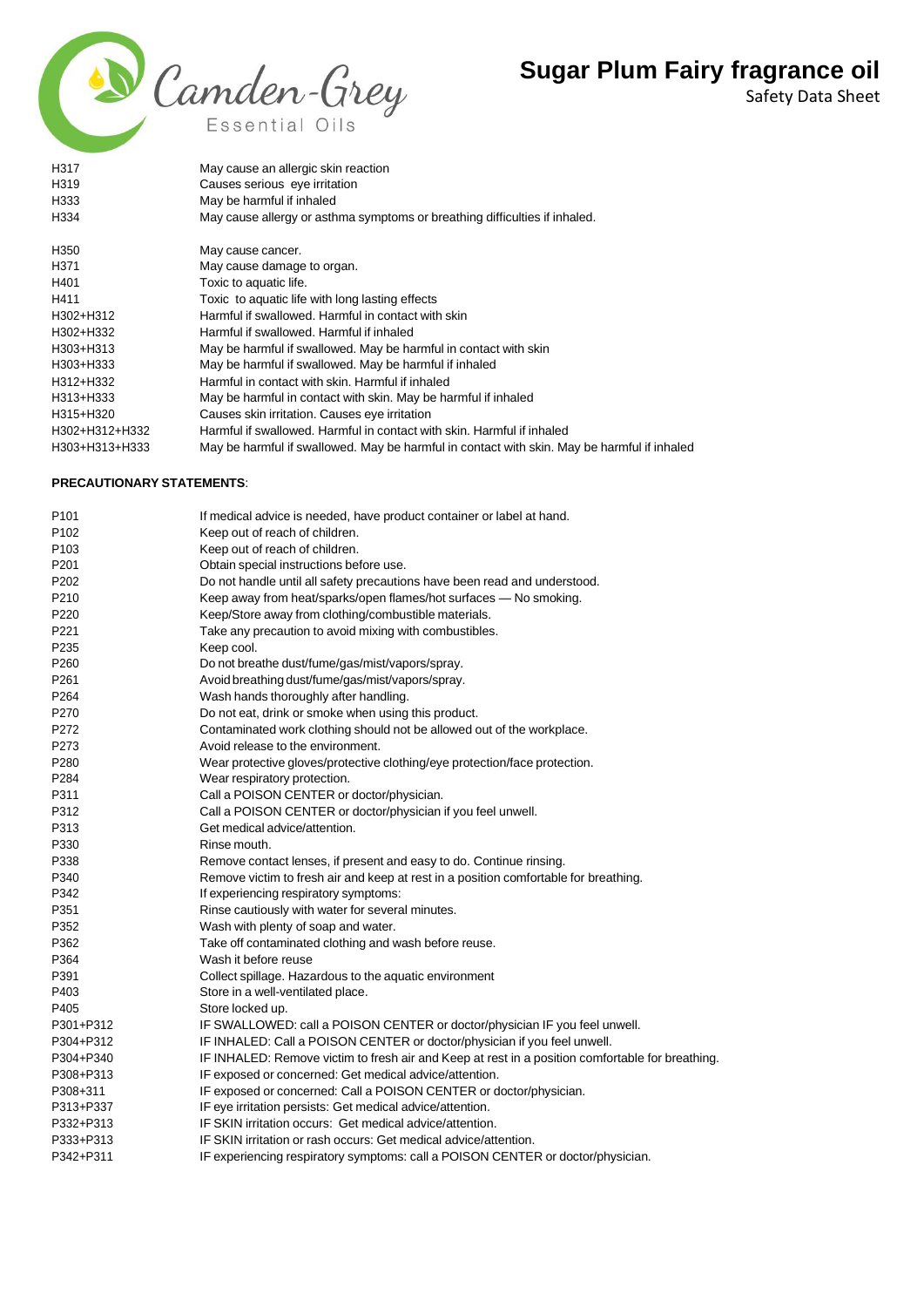Safety Data Sheet



P362+P364 Take off contaminated clothing and wash before reuse. P403+P235 Store in a well-ventilated place. Keep cool. P305+P351+P338 IF IN EYES: Rinse cautiously with water for several minutes. Remove contact lenses, if present and easy to do. Continue rinsing.

# **SECTION 3: Composition/information on ingredients**

| <b>Chemical Name</b>                        | <b>CAS Number</b> | Weight %    |
|---------------------------------------------|-------------------|-------------|
| Benzyl benzoate                             | 120-51-4          | 20% to 100% |
| Ethyl propanedionate                        | 105-53-3          | 2% to 5%    |
| 2-tert-Butylcyclohexyl acetate              | 88-41-5           | 2% to 5%    |
| Capryl acetate                              | 142-92-7          | 2% to 5%    |
| Cinnamaldehyde                              | 104-55-2          | 2% to 5%    |
| 3-Phenyl-1-propanol                         | 122-97-4          | 1% to 2%    |
| Ethyl 3-methyl-3-phenylglycidate            | 77-83-8           | 1% to 2%    |
| 2-Ethyl-3-hydroxy-4-pyrone                  | 4940-11-8         | 1% to 2%    |
| alpha, alpha-Dimethylphenethyl butyrate     | 10094-34-5        | 1% to 2%    |
| 4-Allyl-2-methoxyphenol                     | $97-53-0$         | 1% to 2%    |
| Ethyl 2-(2-methyl-1,3-dioxolan-2-yl)acetate | 6413-10-1         | 1% to 2%    |
| Irisone                                     | 14901-07-6        | 1% to 2%    |

\* Toxic chemical subject to the reporting requirements of section 313 of Title III and of 40 CFR 372.

#### **INGREDIENTS**:

The identity of the specific components of this mixture is proprietary information and is regarded to be a trade secret, in accordance with Paragraph 1910.1200 of Title 29 of the Code of Federal Regulations. Please refer to Section 2 for Health Hazard Identification based on the evaluation of the individual components.

### **SECTION 4: First-aid measures**

| 4.1.                    | Description of first aid measures                                                                                                                                                                                                  |
|-------------------------|------------------------------------------------------------------------------------------------------------------------------------------------------------------------------------------------------------------------------------|
| Eyes                    | Immediately flush eyes with water for at least 15 minutes. If irritation persists, seek medical attention.                                                                                                                         |
| <b>Skin</b>             | Remove contaminated clothing. Wash affected areas with plenty of soap and water. If irritation develops, seek medical<br>attention.                                                                                                |
| Ingestion<br>Inhalation | Rinse mouth with water and obtain medical advice<br>Remove from exposure to fresh air. If breathing has stopped or is difficult, administer artificial respiration and oxygen if<br>available. Seek medical attention immediately. |

#### **Notes to physicians or first aid providers**

In the event of a genuine medical emergency, additional information will be revealed to a qualified health professional.

#### **SECTION 5: Fire-fighting measures**

**Suitable extinguishing media:** Carbon Dioxide, Dry Chemical, Foam, or other NON-Aqueous material.

**Unsuitable extinguishing media**: Do not use the direct water jet on burning material.

**Special hazards arising from the substance /mixture:** Empty containers retain product residue (liquid or vapor) and can be dangerous. They should be rinsed with water and disposed of properly. Soaked rags or paper may pose a spontaneous combustion hazard in unsealed trash receptacles.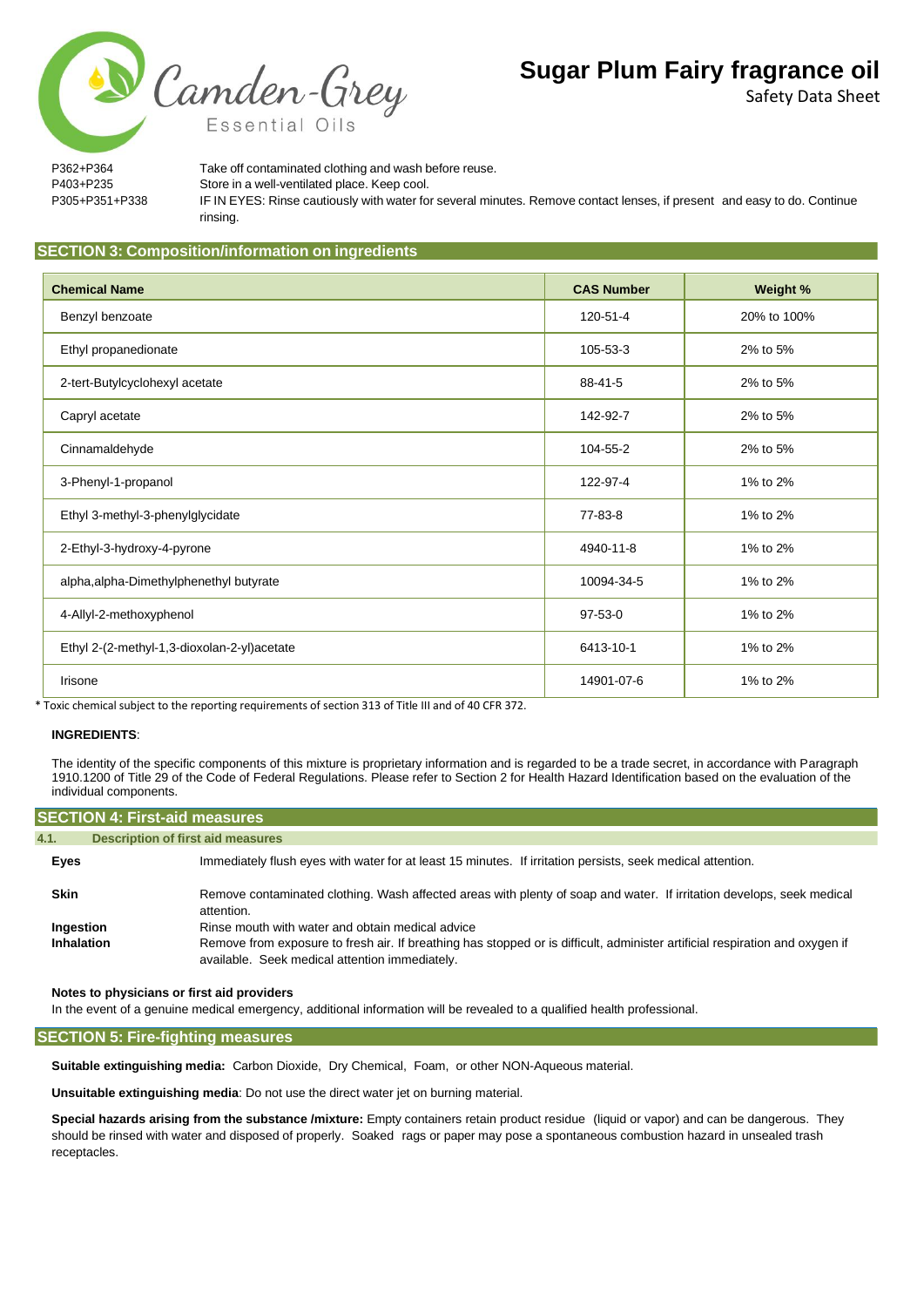

Safety Data Sheet

#### **During firefighting:** Water may be ineffective

**Hazardous combustion products:** Carbon Dioxide, Carbon Monoxide and other unidentified organic compounds.

**Special protective equipment and precaution for fire fighters:** Treat as a chemical fire. Self-contained breathing apparatus and protective clothing should be worn when fighting fires involving chemicals.

**Advice for firefighters**: Further information: Standard Procedure for chemical fires.

#### **SECTION 6: Accidental release measures**

#### **ACCIDENTAL RELEASE MEASURES:**

Eliminate all ignition sources. Ventilate Area. Contain spill and absorb spill onto inert material. Place material into a suitable container and dispose of in accordance with local regulations. DO NOT leave soaked rags or paper in unsealed receptacles as spontaneous combustion may sometimes occur under certain circumstances.

#### **ENVIRONMENTAL PRECAUTIONS**:

Keep away from drains, soil, surface and ground water.

### **SECTION 7: Handling and storage**

#### **PRECAUTIONS FOR SAFE HANDLING**:

Apply good manufacturing and industrial hygiene practices with proper ventilation. Do not drink, eat or smoke while handling.

#### **HANDLING AND STORAGE**:

Use splash goggles or face shield when eye contact is possible. Respiratory protection is not generally required, if desired use NIOSH approved organic vapor respirator. Use chemical resistant gloves as needed to avoid prolonged or repeated contact. Store in a cool, dry, well ventilated area away from all sources of heat or flame.

#### **SECTION 8: Exposure controls/personal protection**

#### **PERSONAL PROTECTIVE EQUIPMENT**

**Respiratory protection:** If desired wear a NIOSH approved respirator. Avoid excessive inhalation of concentrated vapors. Apply local ventilation where appropriate.

**Eye protection:** Use tightly sealed splash goggles, face shield, or safety glasses with brow guards and side shields as may be appropriate.

Skin protection: Avoid skin contact. Use chemical resistant gloves as needed to avoid prolonged or repeated contact. Use of a rubber apron is recommended when handling large quantities of this material.

**Work/hygienic practices:** Good personal hygiene practices should be used. Wash hands after any contact, before breaks and meals, and at the end of the work period. Contaminated clothing and shoes should be cleaned before using again.

**Other use precautions:** None generally required.

**Comments:** This material is intended for manufacturing use only. Contaminated equipment should be cleaned with soap and water. Do not discharge wash water into lakes, streams, ponds, or public waters.

## **SECTION 9: Physical and chemical properties**

| Information on basic physical and chemical properties<br>9.1. |                                 |  |
|---------------------------------------------------------------|---------------------------------|--|
| Color                                                         | Tint yellow to very pale yellow |  |
| Odour                                                         | Sweet fruity blend              |  |
| Appearance                                                    | Conforms to Standard            |  |
| <b>Flash Point</b>                                            | $~197~^{\circ}$ F               |  |
| <b>Flash Point Method</b>                                     | <b>CLOSED CUP</b>               |  |
| <b>Auto-Ignition Temperature</b>                              | Not Determined                  |  |
| <b>Boiling Point/Range</b>                                    | Not Determined                  |  |
| <b>Melting Point</b>                                          | Not Determined                  |  |
| <b>Viscosity</b>                                              | Liquid                          |  |
| <b>Vapour Pressure</b>                                        | Not Determined                  |  |
| <b>Vapour Density</b>                                         | Not Determined                  |  |
| <b>Solubility</b>                                             | Oil                             |  |
|                                                               |                                 |  |

**Percent Voc**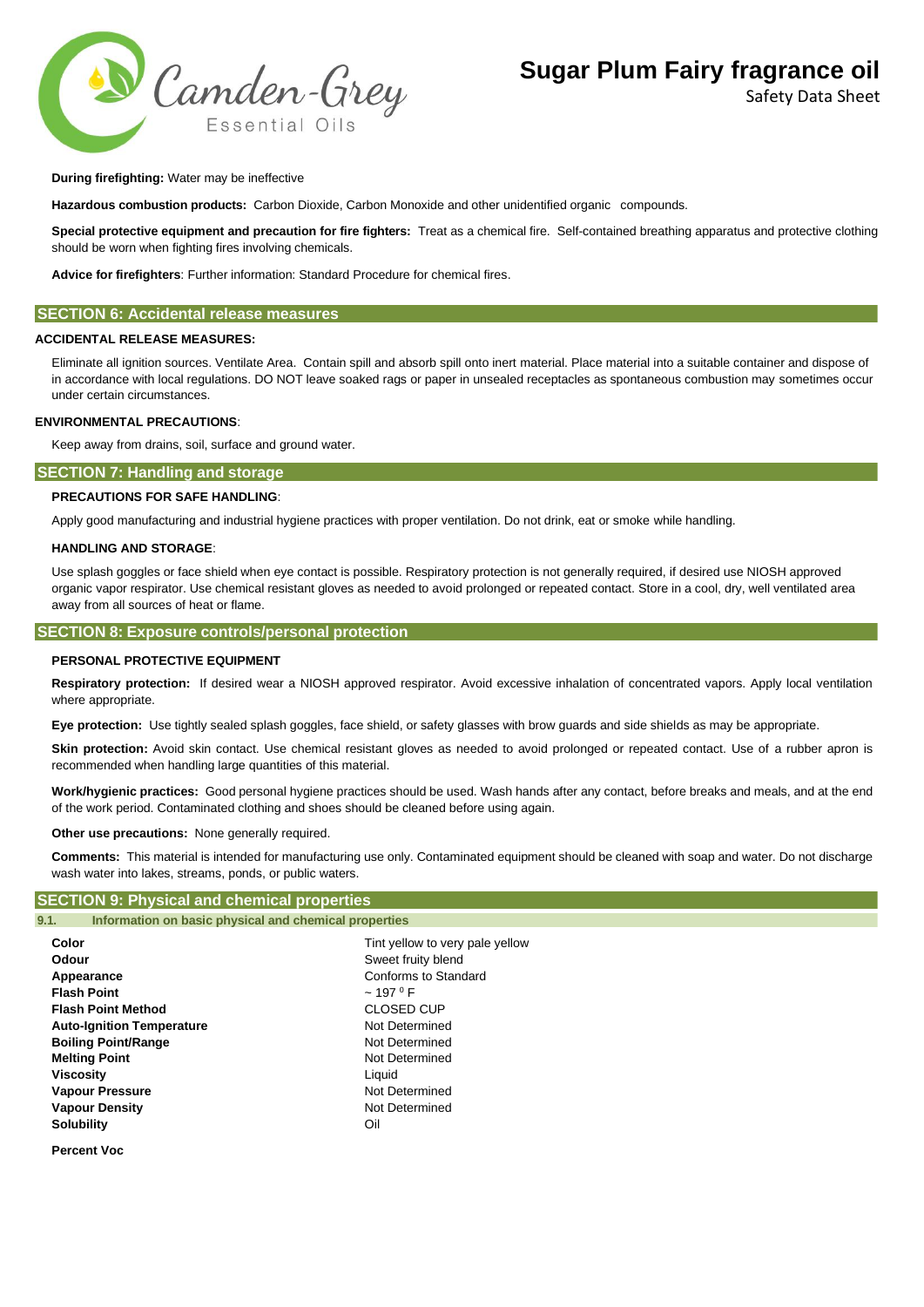

Safety Data Sheet

| <b>Specific Gravity</b>                           | 1.081<br>Less Than 1                                                   |  |  |  |  |
|---------------------------------------------------|------------------------------------------------------------------------|--|--|--|--|
| <b>Evaporation Rate</b><br>Refractive Index @ 25c | 1.5355                                                                 |  |  |  |  |
| <b>SECTION 10: Stability and reactivity</b>       |                                                                        |  |  |  |  |
| <b>Chemical Stability</b>                         | Product is stable under normal storage and use.                        |  |  |  |  |
| <b>Possibility of Hazardous Reactions</b>         | None Known.                                                            |  |  |  |  |
| <b>Conditions to Avoid</b>                        | Excessive heat, sparks or open flame.                                  |  |  |  |  |
| <b>Materials to Avoid</b>                         | Strong oxidizing agents or contamination with strong acids or alkalis. |  |  |  |  |
| <b>Hazardous Decomposition Products</b>           | None Known.                                                            |  |  |  |  |
| Reactivity                                        | None.                                                                  |  |  |  |  |
| <b>SECTION 11: Toxicological information</b>      |                                                                        |  |  |  |  |
| 11.1.<br>Information on toxicological effects     |                                                                        |  |  |  |  |
| <b>Acute Toxicity-Oral:</b>                       | (LD50: 2118.64) May be harmful if swallowed.                           |  |  |  |  |
| <b>Acute Toxicity- Dermal:</b>                    | (LD50: 4119.49) May be harmful in contact with skin.                   |  |  |  |  |
| <b>Acute Toxicity-Inhalation:</b>                 | (RAT) mg/L/4 hr (LC50: 72.69) May be harmful if inhaled.               |  |  |  |  |
| <b>ACUTE EFFECTS</b>                              |                                                                        |  |  |  |  |
| <b>Eye Contact:</b>                               | Causes serious eye irritation.                                         |  |  |  |  |
| <b>Skin Irritation:</b>                           | Causes skin irritation                                                 |  |  |  |  |
| <b>Skin Sensitization:</b>                        | May cause an allergic skin reaction.                                   |  |  |  |  |
| <b>Respiratory Sensitization:</b>                 | Not Classified-The classification criteria are not met.                |  |  |  |  |
| Target Organ:                                     | Single exposure: Not classified                                        |  |  |  |  |
| <b>Germ Cell Mutagenicity:</b>                    | Not classified.                                                        |  |  |  |  |
| <b>Reproductive Toxicity:</b>                     | Not classified.                                                        |  |  |  |  |
| <b>Aspiration Hazard:</b>                         | May be fatal if swallowed and enters airways.                          |  |  |  |  |
| <b>SECTION 12: Ecological information</b>         |                                                                        |  |  |  |  |
| <b>Acute Aquatic Toxicity</b>                     | Toxic to aquatic life.                                                 |  |  |  |  |
| <b>Chronic Aquatic Toxicity</b>                   | Toxic to aquatic life with long lasting effects.                       |  |  |  |  |
| <b>Persistence and Degradability</b>              | No Data Available                                                      |  |  |  |  |
| <b>Bio-Accumulative Potential</b>                 | No Data Available                                                      |  |  |  |  |
| <b>Mobility in Soil</b>                           | No data Available.                                                     |  |  |  |  |
| <b>Other Adverse Effects</b>                      | No Data Available                                                      |  |  |  |  |
| <b>Ecotoxicological Other Information</b>         | No Data Available                                                      |  |  |  |  |
| <b>SECTION 13: Disposal considerations</b>        |                                                                        |  |  |  |  |
| 13.1.<br><b>Disposal methods</b>                  |                                                                        |  |  |  |  |

Do not allow product to reach sewage systems. Dispose off in accordance with all local and national regulations. Send to a licensed waste management company. The product should not be allowed to enter drains, water courses or the soil. Do not contaminate ponds, waterways or ditches with chemical or used container.

| <b>SECTION 14: Transport information</b> |                                   |         |
|------------------------------------------|-----------------------------------|---------|
| Regulator                                | <b>Class Pack Group Sub Risk</b>  | UN-nr   |
| U.S. DOT (Non-Bulk)                      | Not Regulated-Not Dangerous Goods |         |
| <b>Chemicals NOI</b>                     |                                   |         |
| <b>ADR/RID (International Road/Rail)</b> |                                   |         |
| Environmentally Hazardous Substance,     | Ш                                 | UN-3082 |
| Liquid, n.o.s.                           |                                   |         |